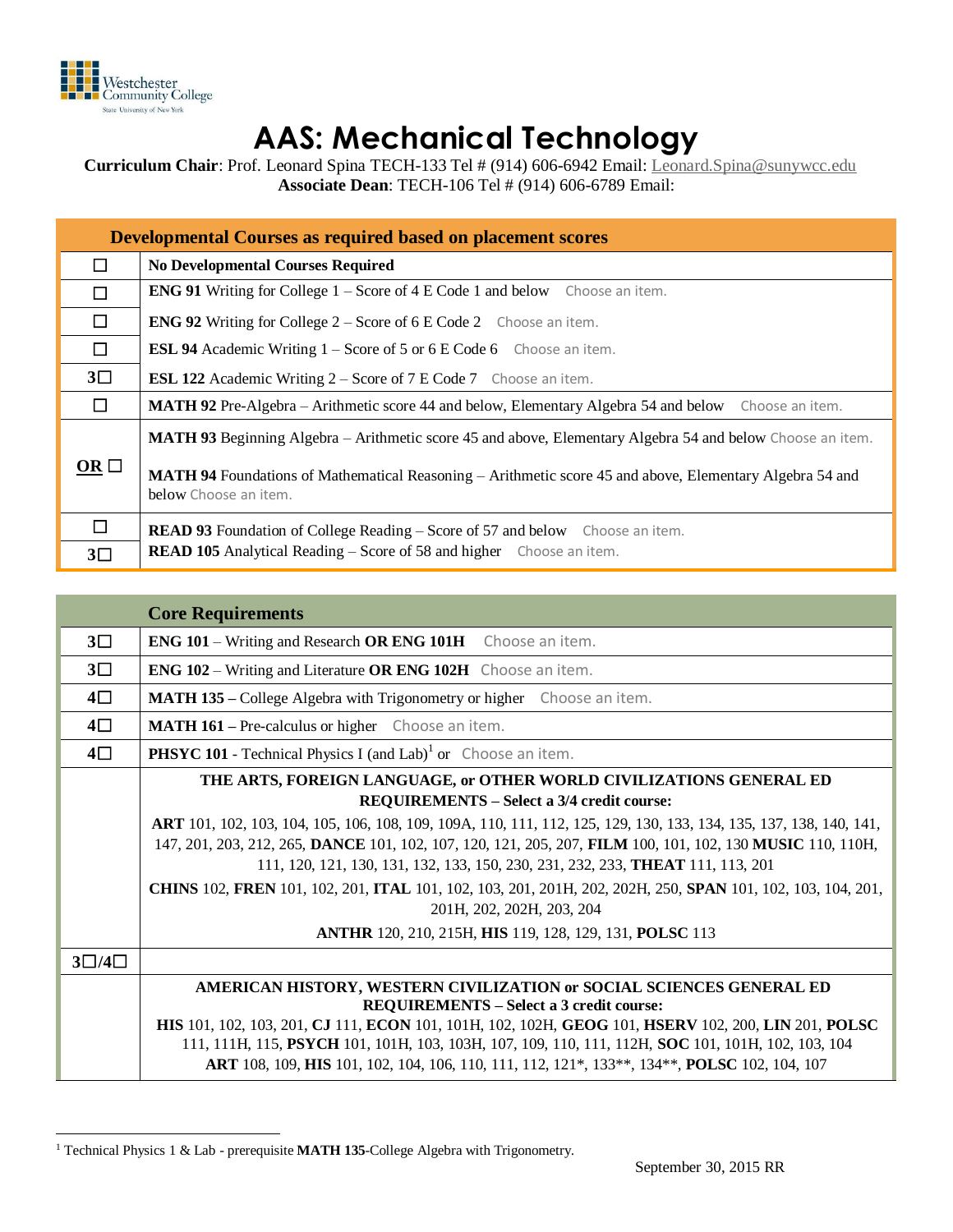

|            | *Students who complete this course cannot use HIS 133 or 134 to fulfill degree and/or general education<br>requirements                                                                                                                                        |  |  |  |  |  |  |  |
|------------|----------------------------------------------------------------------------------------------------------------------------------------------------------------------------------------------------------------------------------------------------------------|--|--|--|--|--|--|--|
|            |                                                                                                                                                                                                                                                                |  |  |  |  |  |  |  |
|            | **Students who complete this course cannot use HIS 121 to fulfill degree and/or general education requirements                                                                                                                                                 |  |  |  |  |  |  |  |
|            |                                                                                                                                                                                                                                                                |  |  |  |  |  |  |  |
| $3\square$ |                                                                                                                                                                                                                                                                |  |  |  |  |  |  |  |
|            | <b>PEC/PEH/PES:</b> A combination of two courses (2 credits) either <b>PEH</b> and <b>PES</b> , or <b>PEC</b> and <b>PES</b> , or <b>PEC</b> or <b>PEH</b> ,<br>PEC and PEC. PEC 110 (2 credits) IS THE ONLY COMBINIATION COURSE THAT FULFILLS BOTH P.E. REQS. |  |  |  |  |  |  |  |
|            |                                                                                                                                                                                                                                                                |  |  |  |  |  |  |  |

|                 | <b>Degree Requirements</b>                                                                                                                                                                                                                                                                                                                                                                                                                                                                                                                |  |  |  |  |  |  |
|-----------------|-------------------------------------------------------------------------------------------------------------------------------------------------------------------------------------------------------------------------------------------------------------------------------------------------------------------------------------------------------------------------------------------------------------------------------------------------------------------------------------------------------------------------------------------|--|--|--|--|--|--|
| $3\square$      | MECH 144 - Manufacturing 1: Offered in Fall Semester. Choose an item.                                                                                                                                                                                                                                                                                                                                                                                                                                                                     |  |  |  |  |  |  |
| $3\square$      | MECH 162 - CAD 1 Choose an item.                                                                                                                                                                                                                                                                                                                                                                                                                                                                                                          |  |  |  |  |  |  |
| $3\square$      | MECH 163 - CAD 2 MECH 162 is the prerequisite. Choose an item.                                                                                                                                                                                                                                                                                                                                                                                                                                                                            |  |  |  |  |  |  |
| $3\square$      | <b>ELECT 128</b> – Electrical Circuits: MATH 93 or High School Algebra is the prerequisite. Choose an item.                                                                                                                                                                                                                                                                                                                                                                                                                               |  |  |  |  |  |  |
| $3\square$      | MECH 120 – Mechanism: MATH 135, MECH 162 and PHYSC 101 are the prerequisites. Choose an item.                                                                                                                                                                                                                                                                                                                                                                                                                                             |  |  |  |  |  |  |
| $3\square$      | MECH 127 <sup>*</sup> – Introduction to Thermodynamics: MATH 135 is the prerequisite. PHYSC 101 is a co-requisite.<br>Choose an item.                                                                                                                                                                                                                                                                                                                                                                                                     |  |  |  |  |  |  |
| $3\square$      | MECH 145 - Manufacturing 2 MECH 144 is the prerequisite. Offered Spring Semester. Choose an item.                                                                                                                                                                                                                                                                                                                                                                                                                                         |  |  |  |  |  |  |
| $3\square$      | MECH 156 - Fluids: MATH 135 and PHYSC 101 are the prerequisites. Offered Spring Semester. Choose an<br>item.                                                                                                                                                                                                                                                                                                                                                                                                                              |  |  |  |  |  |  |
| $3\square$      | MECH 289 - Manufacturing Processes: Offered Spring Semester.<br>Choose an item.                                                                                                                                                                                                                                                                                                                                                                                                                                                           |  |  |  |  |  |  |
| $3\square$      | <b>CIVIL 201</b> – Elements of Strength in Materials: MATH 135 and PHYSC 101 are the prerequisites. Choose an<br>item.                                                                                                                                                                                                                                                                                                                                                                                                                    |  |  |  |  |  |  |
|                 | TECHNICAL ELECTIVES: Choose from ELEC, MATH, or MECH courses (9 credits): Electives include:<br>DESIGN: ELEC 160 – Electronics, MECH 224 – CNC Programming, MECH 255 – Solidworks, TRANSFER:<br>MATH 181 – Calculus 1, MATH 191 – Calculus 2, ELEC 160 – Electronics, PHYSC 102 – Tech Physics 2,<br>PHYSC 165 – Principles of Energy, TECHNICAL: ELEC 160 – Electronics, MECH 224 – CNC Programming<br><b>PRODUCT SERVICE: ELEC 160 – Electronics, MECH 224 – CNC Programming, MECH 255 – Solidworks,</b><br>MECH 265 – CAD3 3D Modeling |  |  |  |  |  |  |
| $3\square$      | $3\square$                                                                                                                                                                                                                                                                                                                                                                                                                                                                                                                                |  |  |  |  |  |  |
| $3\square$      |                                                                                                                                                                                                                                                                                                                                                                                                                                                                                                                                           |  |  |  |  |  |  |
| <b>SEEN BY:</b> | <b>Completed credits</b><br>of 64 required                                                                                                                                                                                                                                                                                                                                                                                                                                                                                                |  |  |  |  |  |  |

**NOTES:**

**\*** Other substitutions by department approval.